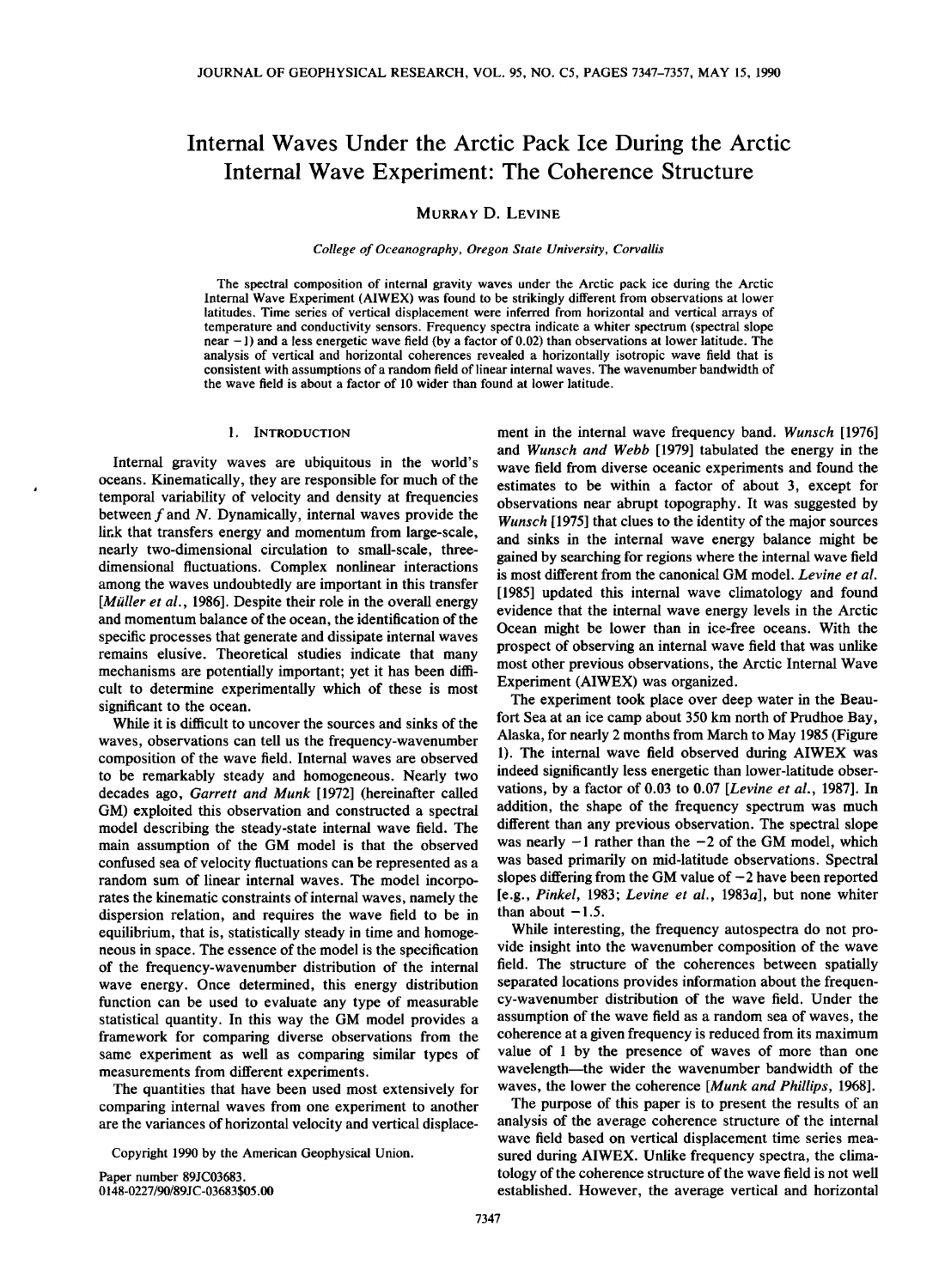

**Fig. 1. Map indicating the position of the ice camp in the Beaufort Sea of the Arctic Ocean as it drifted to the west during AIWEX.** 

**coherences at AIWEX were found to be strikingly low compared to previous open ocean observations. Despite the low level, the structure of the observed coherences was consistent with a random field of horizontally isotropic, linear internal waves. The experiment and observations are described in section 2. A discussion of modeling the internal wave field as a random process is presented in section 3 along with the theoretical considerations needed for extracting the frequency-wavenumber energy distribution from horizontal and vertical coherences. In section 4 the theory is** 

**applied to the data and the results compared with previous studies. A conclusion and summary of the analysis and observations are given in section 5.** 

#### **2. EXPERIMENTAL DESCRIPTION**

**A vertical and horizontal array of temperature and conductivity sensors was used to measure time series of vertical displacement due to internal waves (Figure 2). The horizontal array consisted of sensors at six satellite locations, nominally at a depth of 250 m, forming two equilateral triangles. The sides of the outer triangle were about 1 km; the sides of the inner triangle were near 250 m. The deployment of this unique, small-scale horizontal array over deep water was feasible because of the stable platform provided by the Arctic ice pack; the construction of a similar array in a temperate ocean would be extremely difficult. The vertical array consisted of sensors at seven depths on a single mooring in the center of the triangles. The temperature and conductivity sensors were manufactured by Sea-Bird Electronics (Oceanographic Thermometer SBE-3; Conductivity Meter SBE-4). The sensors' output is a frequency that is proportional to the temperature or conductivity. Individual shielded, three-conductor wire cables from each sensor carried the signal to a hut located at the central mooring. Power to the sensors was also provided on the same cable. In the hut all the sensor frequencies were measured simultaneously with a 20-channel Sea-Bird Counter (SBE 11/20), and then averaged and recorded every minute on floppy disk using a PDP 11/23. Pressure sensors manufactured by Paroscientific (Digiquartz model 8600) were attached to the bottom of 13 and the central mooring to monitor tilt.** 

**The array was installed at 74øN, 143øW and drifted with the ice nearly 120 km to the west during the experiment (Figure 1). The moorings consisted of**  $\frac{1}{4}$ **-inch synthetic line with the wire cables and sensors attached by black tape and nylon ties. The moorings were deployed through holes drilled in the 3-m thick ice with the top secured firmly to the ice. To keep the mooring taut, masses were attached at the bottom--45 kg on the satellite moorings and 90 kg on the** 



**Fig. 2. Schematic of the horizontal and vertical array of temperature (T), conductivity (C), and pressure (P) sensors deployed during AIWEX.**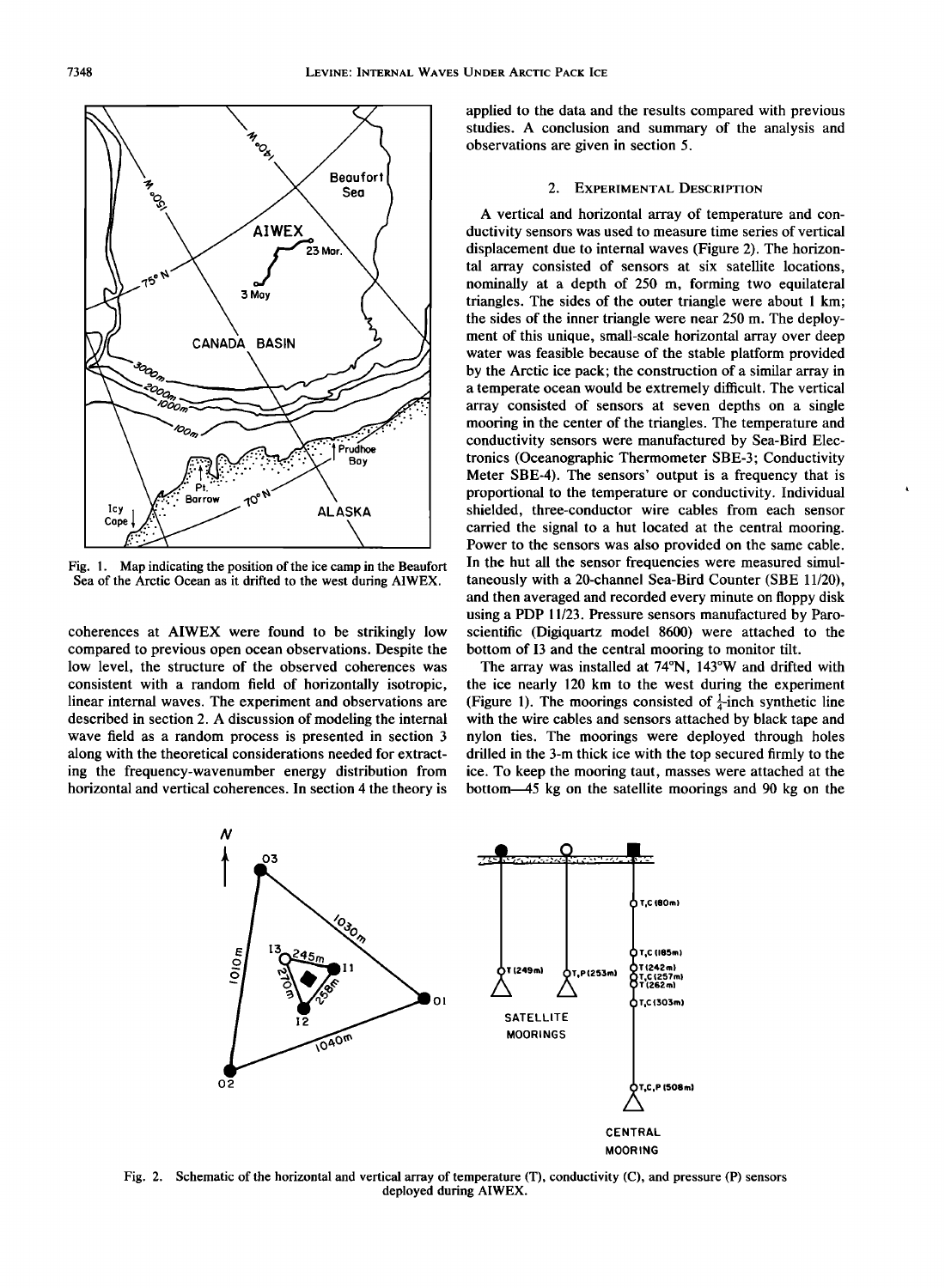

**Fig. 3. Average buoyancy frequency profile for the period March 21 to April 11 (J. Morison, personal communication, 1989).** 

**central. The data were recorded for about 5 weeks from March 18 until April 29.** 

**The response time of the temperature sensors is 200 ms, and there was no aliasing in the one minute samples as the signal was averaged over the entire minute. However, the response time of the conductivity cell is not easily determined as it is controlled by the flushing rate of the water through a tube 0.2 m long and 4-7 mm in diameter. The difference in response times of the sensors can lead to problems in estimating salinity. A simple model was made of the flushing of the conductivity cell, and it was determined that the best estimate of salinity was obtained using the temperature record after smoothing with a single-pole filter with a 4 minute time constant (for details, see Levine et al. [1986a]). The filtering was done in order to approximate the temperature of the water inside the conductivity cell. Although this is only an approximate method, it is entirely adequate to resolve frequencies in the internal wave band.** 

**To investigate the internal wave field, the temperature and salinity data were converted to vertical displacement using daily-averaged profiles made with the Arctic Profiling System (APS) by J. Morison. The daily-averaged profiles were calculated typically from eight casts; vertical gradients of temperature and salinity were then estimated from a 10 m section of data centered at the depth of each sensor. Around depths of 250 and 300 m both the temperature and salinity gradients were stable enough to allow conversion to vertical displacements; at 80 and 185 m only salinity gradients were stable. The temperature and salinity gradients at 500 m were too small to permit a reliable determination of vertical displacement, and hence these data are not used in the analysis. The time variability of the vertical gradient was generally small except during the period when an eddy was present (April 23-29). The analysis presented here does not include the eddy period; it is left for another study.** 

**An average buoyancy frequency profile was also calculated from the APS data (Figure 3). This profile was calculated from the density profile averaged between March 21 and April 11. The highest values of N are near 12 cph in the**  **upper 100 m; below 250 m the buoyancy frequency decays nearly exponentially.** 

#### **3. THEORETICAL CONSIDERATIONS**

**By assuming the wave field consists of a sum of free, random waves, Garrett and Munk [1972] were able to construct a consistent, statistical model that is successful in describing many diverse observations of the internal wave field. The main tenets of the GM model will be used here to model the internal waves during AIWEX. However, the formulation is kept as general as possible in order to highlight the unique features of the AIWEX data.** 

**Let the vertical displacement of the internal wave field at**  frequency  $\omega$  be represented as a random process  $\zeta(x, \omega)$ , **and the spectral representation of the process be given by** 

$$
\zeta(x, \omega) = \sum_{s} \int_{-\infty}^{\infty} \int_{-\infty}^{\infty} A(k, l, \omega, s) \exp [i(kx + ly)] \nu(z)
$$
  
 
$$
\cdot \exp [is\phi(z, k, l, \omega)] dk dl
$$
 (1)

where  $A$  is the spectral measure of the process and  $(k, l)$  are the horizontal wavenumbers in the  $(x, y)$  directions respectively, and s is an index that is either  $+$  or  $-$ . The depth **dependence of the wave is expressed by using the WKBJ approximation, which requires the vertical wavelength of the**  wave to be small relative to the vertical variation in  $N(z)$ **[e.g., Gill, 1982]. It is also assumed, as in GM, that the**  frequency  $\omega$  is much less than the local value of the buoyancy frequency  $N(z)$ . The depth dependence of the ampli**tude of vertical displacement can then be written as a non-dimensional function** 

$$
\nu(z) = \left[\frac{\tilde{N}^2 - \omega^2}{N^2(z) - \omega^2}\right]^{1/4} \approx \left[\frac{\tilde{N}}{N(z)}\right]^{1/2}
$$
 (2)

where  $\tilde{N}$  is a reference buoyancy frequency. The depth **dependence of phase is given by:** 

$$
\phi(z, k, l, \omega) = \left[\frac{k^2 + l^2}{\omega^2 - f^2}\right]^{1/2} \int_{z_*}^{z} [N^2(z) - \omega^2]^{1/2} dz \quad (3)
$$

where  $z_*$  is the turning depth, defined by  $\omega = N(z_*)$ . The sign **s accounts for both upward and downward propagating waves.** 

The frequency cross-spectrum of  $\zeta$  at two locations in **space then becomes** 

$$
S_c(\Delta x, \Delta y, z_1, z_2, \omega)
$$
  
=  $\langle \zeta(x, y, z_1, \omega) \zeta^*(x + \Delta x, y + \Delta y, z_2, \omega) \rangle$   
=  $\sum_{s} \sum_{s'} \int_{-\infty}^{\infty} \int_{-\infty}^{\infty} \int_{-\infty}^{\infty} \int_{-\infty}^{\infty} \langle A(k, l, \omega, s) A^* \cdot (k', l', \omega, s') \rangle \nu(z_1) \nu(z_2)$   
 $\cdot \exp{\{[[(k - k')x + (l - l')y + s\phi(z_1, k, l, \omega) - s'\phi(z_2, k', l', \omega)]\}}$   
 $\cdot \exp[-i(k'\Delta x + l'\Delta y)] dk dk' dl dl' (4)$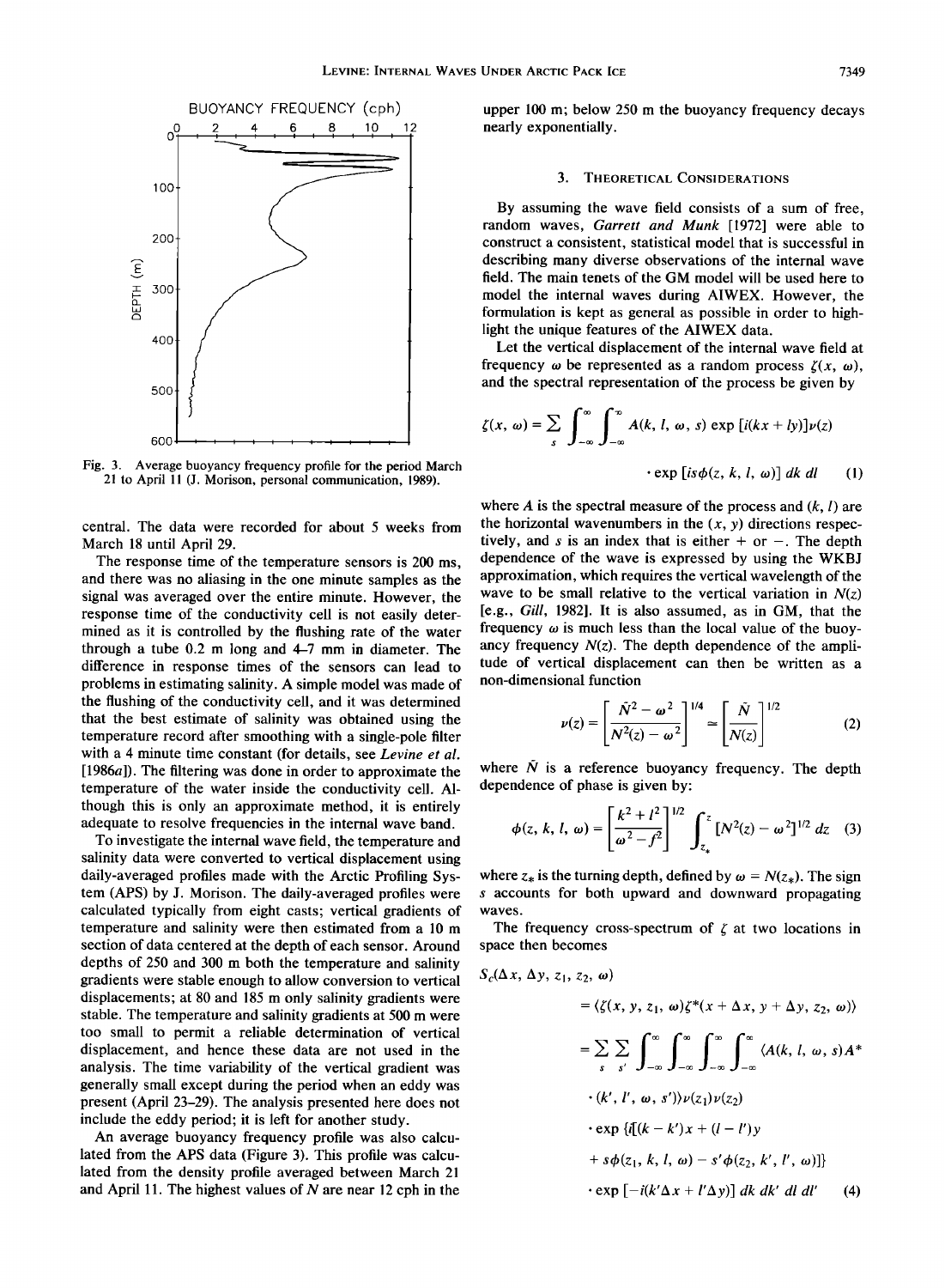**where (-) indicates expected value or ensemble average. The subscript c denotes that the cross-spectrum is defined using a Cartesian coordinate system. To insure that the random**  process  $\zeta$  is homogeneous in x and y, and upward- and **downward-propagating waves are uncorrelated, it is required that** 

$$
\langle A(k, l, \omega, s) A^*(k', l', \omega, s') \rangle
$$
  
=  $E_c(k, l, \omega, s) \delta(k - k', l - l', s - s')$  (5)

[e.g., *Müller et al.*, 1978], where  $E_c$  is the spectral energy distribution function at depth z where  $N(z) = N$ . The **cross-spectrum (4) then becomes** 

$$
S_c(\Delta x, \Delta y, z_1, z_2, \omega) = \sum_{s} \int_{-\infty}^{\infty} \int_{-\infty}^{\infty} E_c(k, l, \omega, s)
$$
  
\n
$$
\begin{aligned}\n\text{vertical coherence by inverting (11), the WKBJ approximations} \\
\text{tion is simplified further. Assume that } N(z) \text{ is nearly constant} \\
\text{between } z_1 \text{ and } z_2. \text{ Then} \\
\text{exp}\left[-i(k\Delta x + l\Delta y)\right] \nu(z_1)\nu(z_2) \\
\text{exp}\left\{is[\phi(z_1) - \phi(z_2)]\right\} dk \, dl\n\end{aligned}
$$
\n
$$
(12)
$$
\nwhere\n
$$
\begin{aligned}\n\text{Vertical coherence by inverting (11), the WKBJ approximations} \\
\text{of the initial conditions, } \omega_z = \omega \sqrt{\Delta z}.\n\end{aligned}
$$

Note that for clarity the dependence of  $\phi$  on k, l and  $\omega$  has **not been explicitly indicated.** 

**It is useful to express the horizontal position and horizontal wavenumber vectors in polar coordinates using** 

$$
\Delta x = r \cos \psi \qquad k = \alpha \cos \theta
$$
  

$$
\Delta y = r \sin \psi \qquad l = \alpha \sin \theta
$$
 (7)

where  $\alpha = (k^2 + l^2)^{1/2}$  is the horizontal wavenumber and  $r =$  $(\Delta x^2 + \Delta y^2)^{1/2}$  is the horizontal separation. The cross**spectrum can then be written** 

$$
S_p(r, \psi, z_1, z_2, \omega) = \sum_{s} \int_0^{\infty} \int_0^{\pi} E_p(\alpha, \theta, \omega, s)
$$

$$
\cdot \exp \{-i\alpha r [\cos (\theta - \psi)] \} \nu(z_1) \nu(z_2)
$$

$$
\cdot \exp \{-is[\phi(z_1) - \phi(z_2)]\} d\theta d\alpha \quad (8)
$$

where the subscript  $p$  indicates that the cross-spectrum is **defined using polar coordinates. If it is further assumed that the wave field is horizontally isotropic and vertically sym**metric, then  $E_p(\alpha, \theta, \omega, s)$  is independent of  $\theta$  and s. The integral over  $\theta$  can then be evaluated analytically [e.g., **Gradshteyn and Ryzhik, 1965] and the cross-spectrum becomes** 

$$
S(r, z_1, z_2, \omega) = \int_0^{\infty} E(\alpha, \omega) \nu(z_1) \nu(z_2) J_0(\alpha r)
$$
  
 
$$
\cdot \cos [\phi(z_1) - \phi(z_2)] d\alpha \qquad (9)
$$

**Note that, as expected, the cross-spectrum S is not function**  of the orientation angle  $\psi$ , since the energy distribution function  $E$  is not a function of  $\theta$ . The frequency autospec**trum then becomes** 

$$
S(0, z, z, \omega) = \int_0^\infty E(\alpha, \omega) \nu^2(z) \, d\alpha \tag{10}
$$

and scales as  $1/N(z)$ .

**The coherence between two depths with no horizontal separation is given by** 

$$
C(0, z_1, z_2, \omega) = \frac{S(0, z_1, z_2, \omega)}{\left[S(0, z_1, z_1, \omega)S(0, z_2, z_2, \omega)\right]^{1/2}}
$$

$$
= \frac{\int_0^\infty E(\alpha, \omega) \cos \left[\phi(z_1) - \phi(z_2)\right] d\alpha}{\int_0^\infty E(\alpha, \omega) d\alpha} \tag{11}
$$

In order to solve for  $E(\alpha, \omega)$  directly from observations of **vertical coherence by inverting (11), the WKBJ approxima**tion is simplified further. Assume that  $N(z)$  is nearly constant between  $z_1$  and  $z_2$ . Then

$$
\phi(z_1) - \phi(z_2) \simeq \alpha \gamma \Delta z \tag{12}
$$

$$
\gamma = \left(\frac{\bar{N}^2 - \omega^2}{\omega^2 - f^2}\right)^{1/2}
$$

where  $\overline{N}$  is a value between  $N(z_1)$  and  $N(z_2)$  that is nearly constant in  $\omega$  for  $\omega < N$ . It is further assumed that  $\overline{N}$  is constant for any  $\Delta z$ . This can be a severe restriction as it implies that  $N(z)$  does not vary much for all z. However, in **this study the observed coherences nearly reach zero before variations in N(z) become significant. These assumptions permit one to take the Fourier cosine transform of C**  (equation (11)) with respect to  $\Delta z$ , yielding

$$
\bar{E}(\alpha, \omega) = \frac{E(\alpha, \omega)}{\int_0^{\infty} E(\alpha, \omega) d\alpha}
$$

$$
= \frac{2\gamma}{\pi} \int_0^{\infty} C(0, \Delta z, \omega) \cos (\alpha \gamma \Delta z) d\Delta z \qquad (13)
$$

where  $\bar{E}(\alpha, \omega)$  is the normalized distribution function and **the vertical coherence is assumed to be a function only of**  vertical separation, i.e.,  $C(0, z_1, z_2, \omega) = C(0, \Delta z, \omega)$  where  $\Delta z = z_2 - z_1$ . Estimates of  $E(\alpha, \omega)$  could be made without **the approximation of (12), but the added complexity of the analysis is not warranted here due to the limited vertical extent of the data set.** 

**The coherence at horizontal separation r at constant depth becomes** 

$$
C(r, 0, \omega) = \frac{S(r, z, z, \omega)}{S(0, z, z, \omega)} = \frac{\int_0^\infty E(\alpha, \omega) J_0(\alpha r) d\alpha}{\int_0^\infty E(\alpha, \omega) d\alpha}
$$
(14)

**(10) Note that when using the WKBJ approximation, there is no z-dependence in the horizontal coherence. The inversion of**  the horizontal coherence to solve for  $E(\alpha, \omega)$  takes the form **of a Hankel transform [Bracewell, 1978], giving**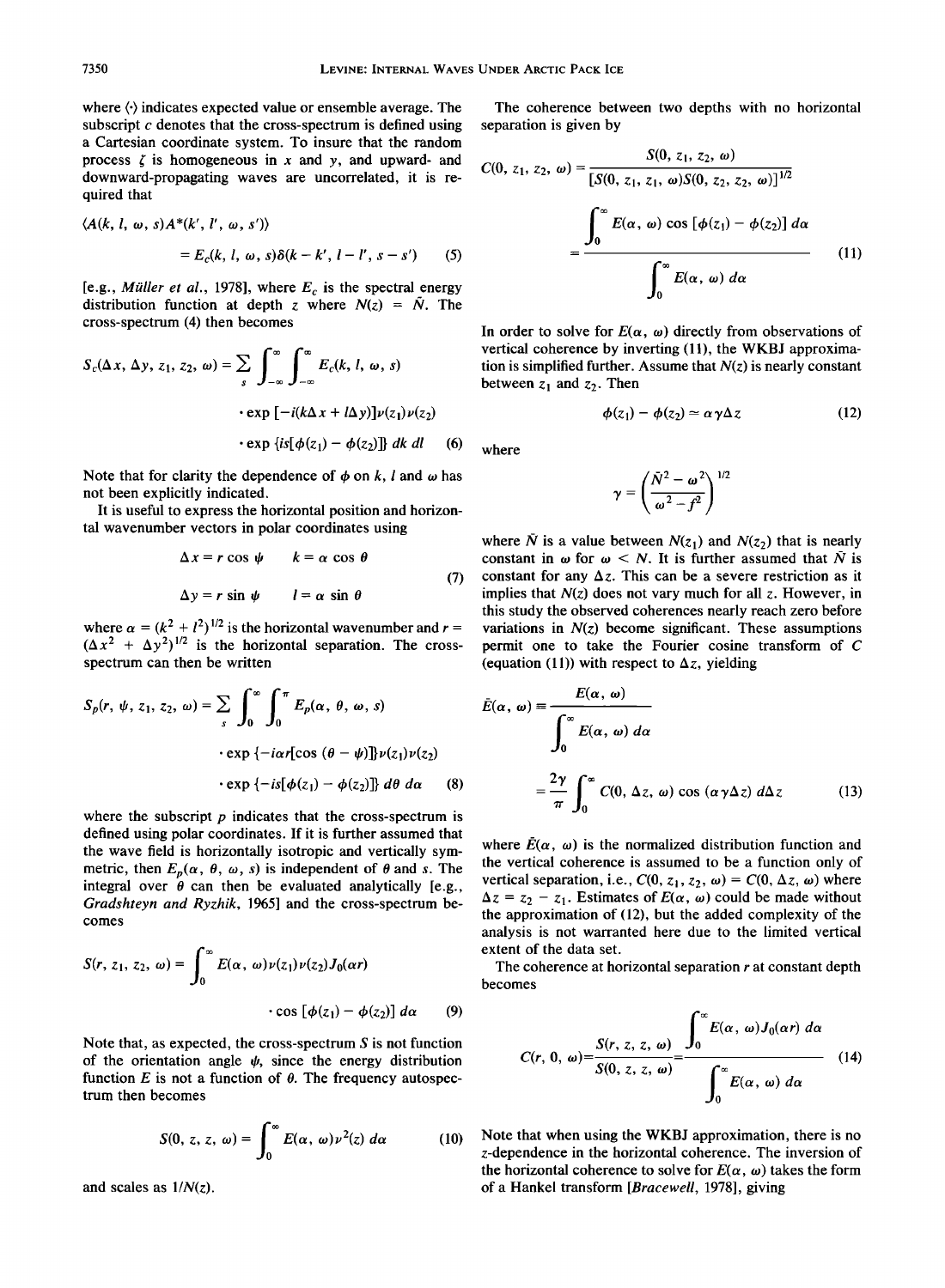$$
\bar{E}(\alpha, \omega) = \frac{E(\alpha, \omega)}{\int_0^\infty E(\alpha, \omega) \, d\alpha} = \alpha \int_0^\infty C(r, 0, \omega) J_0(\alpha r) r \, dr
$$
\n(15)

Therefore the normalized distribution  $\vec{E}(\alpha, \omega)$  can be **independently estimated from observations of either vertical or horizontal coherence using (13) or (15), respectively. A large number of coherence observations in the horizontal**  and vertical would be needed to estimate  $\overline{E}$  by actually **integrating (13) and (15). Since only limited observations are available from AIWEX, it is assumed that the coherence falls off exponentially with separation according to** 

$$
C(0, \Delta z, \omega) = \exp[-a(\omega)\Delta z]
$$
  
(16)  

$$
C(r, 0, \omega) = \exp[-b(\omega)r]
$$

The function  $\bar{E}(\alpha, \omega)$  can then be calculated analytically **from (13) and (15)** 

$$
\bar{E}_v(\alpha, \omega) = \frac{2\gamma a}{\pi} \frac{1}{a^2 + (\gamma \alpha)^2}
$$
\n
$$
\bar{E}_h(\alpha, \omega) = \frac{\alpha b}{(\alpha^2 + b^2)^{3/2}}
$$
\n(17)

where the subscript  $v$  or  $h$  indicates that the quantity  $\bar{E}$  was **calculated from vertical or horizontal coherences, respectively.** 

## **4. OBSERVATIONS AND COMPARISON WITH THEORY**

**In this section the observations are presented and compared with the theoretical ideas developed in section 3. For convenience the data are usually displayed in units of cycles**  per hour; the reader is alerted to account for factors of  $2\pi$  if **trying to reproduce the theoretical curves presented in this section.** 

**Spectra of vertical displacement inferred from salinity time series are shown in Figure 4. These spectra are estimated from nearly continuous data from March 21 to April 23. Each time series was divided into 12 segments of 54.5 hours, and a cosine taper was applied to the first and last 10% of each segment before the Fourier transform was taken.** 

**To demonstrate the effect of mooring motion on the vertical displacement estimates, the spectra of measured pressure are plotted in Figure 5. The amplitude of the pressure fluctuations at the bottom of the satellite mooring I3 (253 m) was about a factor of 2 less than the fluctuations at the bottom of the central mooring (508 m). This is expected if the moorings behaved as rigid pendulums. The same displacement spectra from Figure 4 are replotted in Figure 5 with no offset to show the small amount of contamination that is due to mooring motion. The contamination is even less for sensors near the top of the mooring where the swinging of the mooring is less than observed at the bottom.** 

**All the spectra exhibit a change in slope near the local buoyancy frequency (Figure 4). In the internal wave fre**quency band from  $f$  to  $N$  the spectral slope is between  $-1$ and  $-1.5$ , significantly less steep than the  $-2$  of the GM



**Fig. 4. Frequency spectra of vertical displacement inferred from time series of salinity measured on the central mooring at depths 80, 185, 257, and 303 m. The spectra at 185,257, and 303 m**  are offset by factors of  $10^{-1}$ ,  $10^{-2}$ , and  $10^{-3}$ , respectively. Local **values of buoyancy frequency (N) are indicated. Spectral slopes of -1 and -1.5 are indicated. The range of the 95% confidence limits are given at the bottom.** 

model. Notably absent from the spectra are peaks at the  $M_2$ **tidal frequency and its harmonics; at lower latitude the internal tide is often a pronounced signal. It has even been suggested that the observed "continuous" internal wave spectrum is really composed of peaks at tidal harmonics that can be seen when suitably analyzed [Pinkel, 1983, 1984].** 



**Fig. 5. Frequency spectra of pressure as measured by sensors at 253 m on satellite mooring I3 and at 508 m on the central mooring. Pressure is converted to depth using an average density typical of**  the region of  $1028.13$  kg m<sup>-3</sup>. For comparison, vertical displacement spectra shown in Figure 4 from the central mooring at 80, 185, **257, and 303 m are also plotted (no offset).**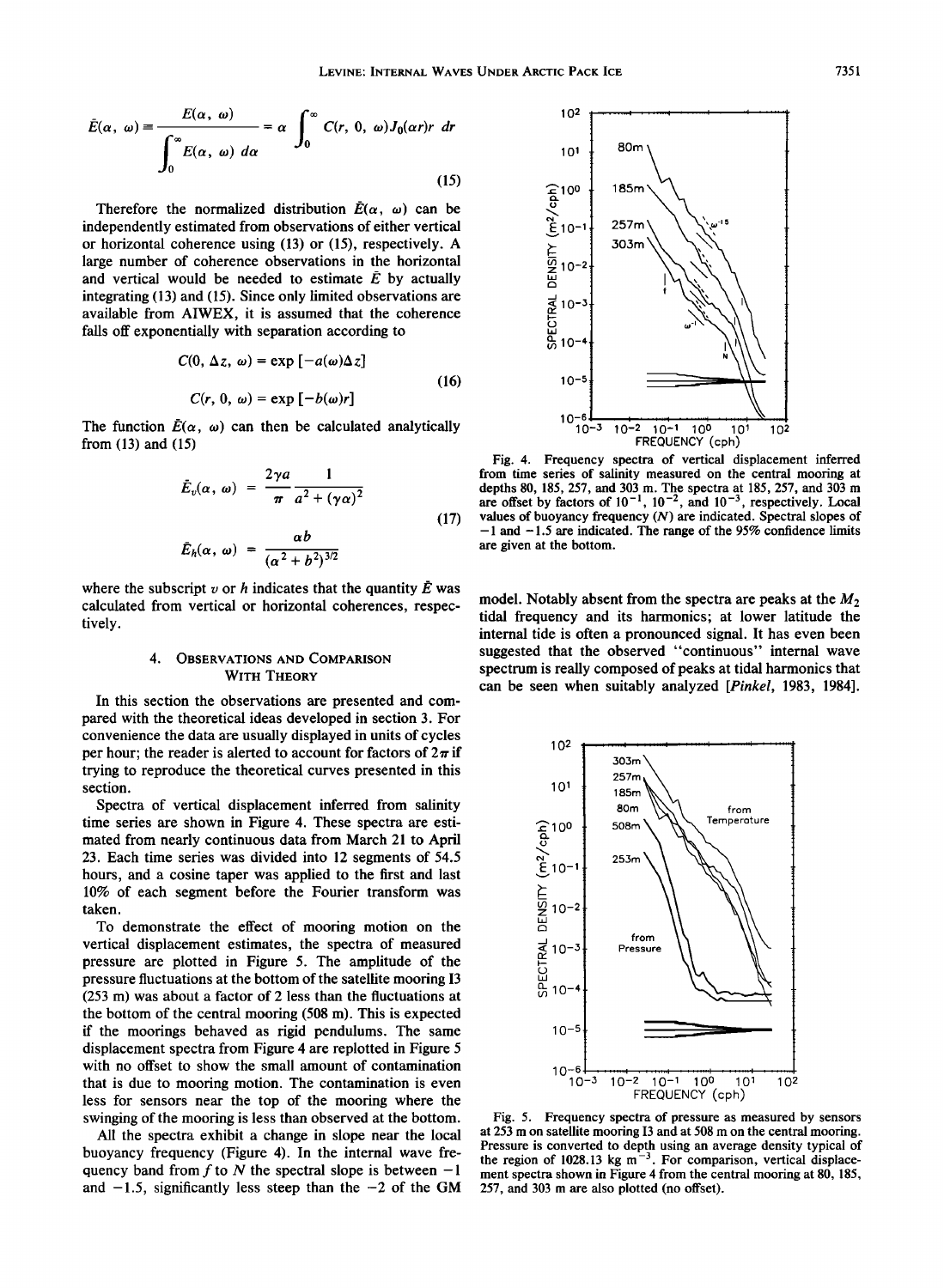

**Fig. 6. Average vertical displacement variances estimated from time series of temperature (circles) and salinity (squares) are plotted with the variance of typical mid-latitude observations as characterized by the WKB-scaled Garrett-Munk model (solid line). Better agreement with the data is provided by the dashed line, which has the same shape as the solid line, but is reduced by a factor of 0.02.** 

Note that at AIWEX the  $M_2$  frequency is nearly the same as **the inertial. Hence any tidal signal would have small vertical displacements and might not be resolved by these measure**ments anyway. The low amplitude of the  $M_2$  internal tide **may also be due to the weak barotropic tide in the Beaufort Sea [Kowalik and Untersteiner, 1978].** 

**The vertical displacement variance in the internal wave band was estimated by integrating the frequency spectra of vertical displacement inferred from both salinity and temperature measurements where feasible (Figure 6). The depth dependence of the variance is proportional to 1/N(z) as expected by the WKBJ approximation (equation 10). In order to compare with lower-latitude observations the variance predicted from the GM model** 

$$
\sigma_{GM}^2(z) = \frac{Eb^2N_0}{2N(z)}
$$
 (18)

**is also shown in Figure 6, using the canonical values of the**  parameters [*Munk*, 1981]  $E = 6.3 \times 10^{-5}$  (nondimensional energy),  $b = 1300$  m (depth scale of  $N(z)$ ),  $N_0 = 5.23 \times 10^{-3}$ 

 $s^{-1}$  (3 cph) (buoyancy frequency scale). The observed **variances are about a factor of 50 smaller than the GM level.** 

**Vertical coherences were estimated between time series of vertical displacement measured in the central mooring. Only vertical separations of 5, 15 and 20 m between 242 and 262 m yielded nonzero coherences in the internal wave frequency band (Figure 7b). These coherences were estimated using the same data as used in the spectral estimates. The coherences show a strong peak near local N, which ranges from 5 to 7 cph. The same coherences are plotted as a function of vertical separation for various frequencies in Figure 7a. Below about 0.2 cph the coherence cannot be estimated reliably even at a vertical separation of 5 m. Fits of the data**  to the exponential form  $\exp[-a(\omega)\Delta z]$  are also shown.

**Horizontal coherences were estimated between sensors on the satellite moorings. Because of the triangular array pattern each of the five horizontal separations were sampled at three orientations 120 ø apart. For the most part there were no significant differences in the coherences or phase spectra for the different orientations at the same separation. Estimates of coherence for three horizontal separations are shown in Figure 8b; since there was not much variation, all three orientations at each separation were averaged together. In contrast to the vertical coherence, the horizontal coherences were higher at low frequency. The measured coherence was not significant above about 0.5 cph at even the closest separation of 258 m. At the largest separation of about 1 km the estimated coherence is not significant above 0.15 cph. The same coherence estimates plotted versus horizontal separation for various frequencies are shown in**  Figure 8a. An exponential form  $exp[-b(\omega)r]$  is fit to all the **data that were non-zero at the 95% significance level.** 

**Are the observed vertical and horizontal coherences consistent with the behavior of random internal waves as hypothesized in section 2? To check the consistency, the**  energy distribution function  $\bar{E}(\alpha, \omega)$  was estimated indepen**dently from vertical and horizontal coherences using (17). If**  consistent, estimates of  $\bar{E}_v$  and  $\bar{E}_h$  should be the same. **However, since an exponential form was chosen for both horizontal and vertical coherences,**  $\bar{E}_v$  **and**  $\bar{E}_h$  **as defined in** (17) cannot be equal for all  $\alpha$  and  $\omega$ . Therefore it is techni-



**Fig. 7. Vertical coherences among vertical displacement series measured at 242, 257, and 262 m on the central mooring. (a) Coherence is plotted as a function of vertical separation at various frequencies. Exponential fits are also shown with straight solid lines. (b) Coherence is plotted as a function of frequency for three vertical separations. Data above the dashed line are significantly nonzero at the 90% confidence level. Model coherences with the same bandwidth (line 1), 5 times the bandwidth (line 2) and 10 times the bandwidth (line 3) of the GM79 model are also shown.**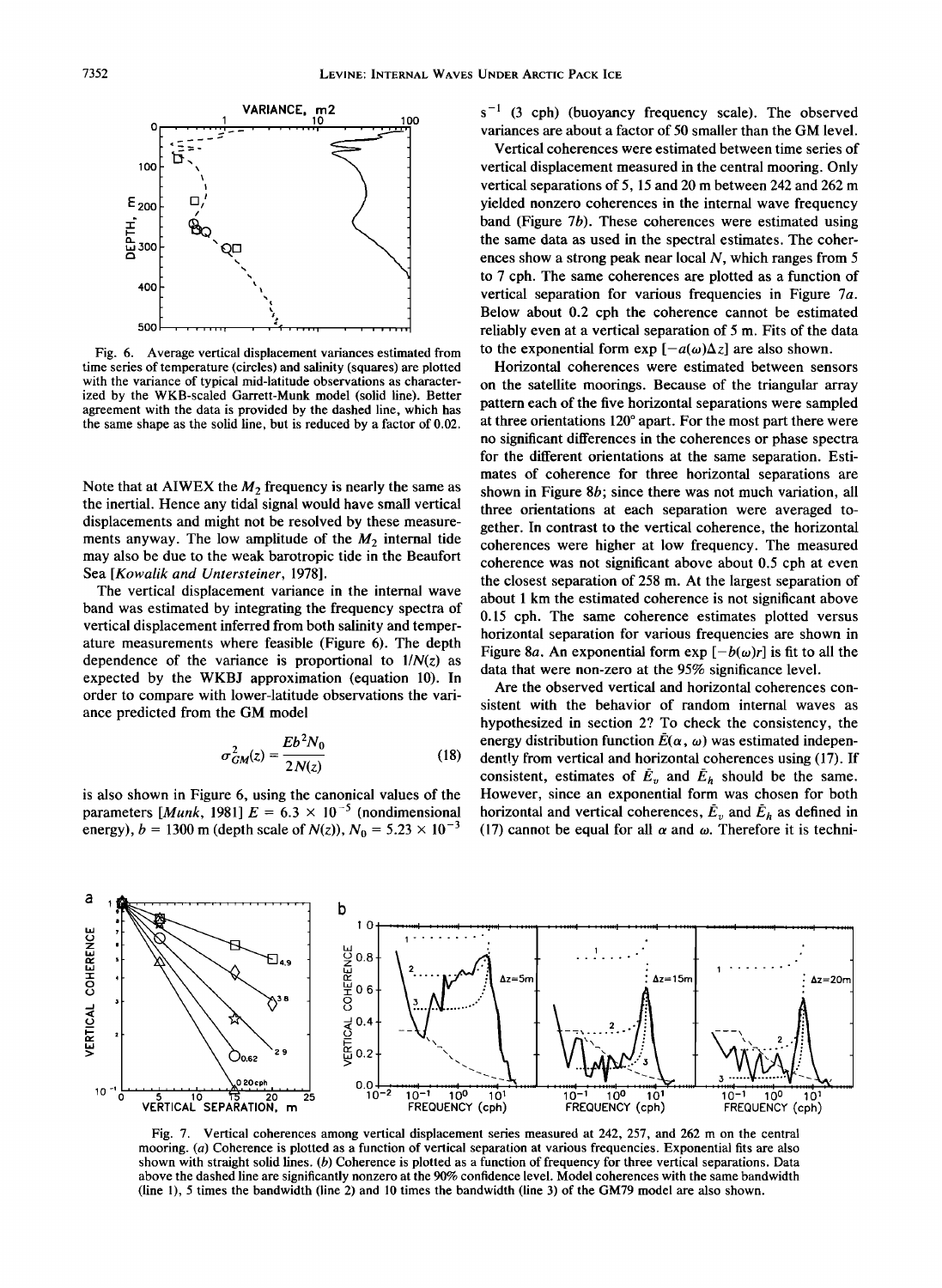

**Fig. 8. Horizontal coherences among vertical displacement series measured at 249 m on the satellite moorings. (a) Coherence is plotted as a function of horizontal separation at various frequencies. Exponential fits are also shown with straight solid lines. (b) Coherence is plotted as a function of frequency for three horizontal separations. Data above the dashed line are significantly nonzero at the 90% confidence level. Model coherences with the same bandwidth (line 1), 5 times the bandwidth (line 2) and 10 times the bandwidth (line 3) of the GM79 model are also shown.** 

**cally inconsistent to have forced both vertical and horizontal coherences to vary exponentially with separation.** 

**To evaluate the ramifications of this inconsistency, consider the region of wavenumber space that is best resolved by the configuration of the sensors. The vertical coherences were only significantly resolved to 20 m separations; beyond 20 m the coherences were too small to estimate. Therefore, in evaluating the Fourier transform (equation (13)) the un**certainly of the coherences for  $\Delta z > 20$  m most strongly affects the estimation of  $\bar{E}_{\nu}(\alpha, \omega)$  for vertical wavelengths  $>20$  m, or in terms of horizontal wavenumber,  $\alpha < [\gamma(\omega)20]$ **m] -1 . Conversely, since there are no observations at vertical separations smaller than 5 m, there is also an uncertainty in**  estimating  $\bar{E}_v(\alpha, \omega)$  at large  $\alpha$ . Vertical wavelengths less than 5 m, or equivalently,  $\alpha > [\gamma(\omega) 5 m]^{-1}$  are not well-resolved. Hence the uncertainty in estimating  $\tilde{E}_v(\alpha, \omega)$ is greatest for  $[\gamma(\omega)5 \text{ m}]^{-1} < \alpha < [\gamma(\omega)20 \text{ m}]^{-1}$ .

**A similar argument can be made to evaluate the uncer**tainty in estimating  $\bar{E}_h$  from horizontal coherences. The **uncertainty is large for horizontal wavelengths less than the**  minimum separation of about 250 m, or  $\alpha$  > [250 m]<sup>-1</sup>. Since **the largest horizontal separation is about 1 km, the uncer**tainty increases for  $\alpha$  < [1000 m]<sup>-1</sup>. At high frequency the **largest horizontal separation with significant coherence is less than 1 km, which results in a larger range of uncertainty.**  Therefore estimates of  $\bar{E}_h$ , using the exponential form, become increasingly uncertain at  $[250 \text{ m}]^{-1} < \alpha < [1000$  $m$ <sup>-1</sup>.

Estimates of  $\bar{E}_v(\alpha, \omega)$  and  $\bar{E}_h(\alpha, \omega)$  calculated from (17) are plotted as a function of  $\alpha$  for various frequencies in Figure 9a, 9b, 9c. Regions of  $\bar{E}_v$  and  $\bar{E}_h$  that are estimated with the most confidence are highlighted.  $\bar{E}_h(\alpha, \omega)$  and  $\bar{E}_v(\alpha, \omega)$ **to) compare favorably with each other at three different frequency bands. Hence, the inconsistency of forcing an exponential form for both horizontal and vertical coherences**  is not significant in the regions of  $\alpha$  and  $\omega$  that are best **resolved by the data.** 

**In order to compare these estimates of the energy distri**bution function  $E(\alpha, \omega)$  with previous observations and **models with different parameterizations, it is useful to define**  the equivalent statistical bandwidth  $\alpha_e$  of the wave field **[e.g., Blackman and Tukey, 1958] by** 

$$
\alpha_e(\omega) = \frac{\left[\int E(\alpha, \omega) \, d\alpha\right]^2}{\int E^2(\alpha, \omega) \, d\alpha} \tag{19}
$$

The quantity  $\alpha_e$  represents the horizontal wavenumber **bandwidth of an equivalent rectangular distribution function**  of  $\alpha$  with the same ratio of variance to squared mean as  $E(\alpha)$ , **to). This definition of bandwidth has been used previously to**  compare internal wave observations [e.g., *Müller et al.*, **1978; Katz and Briscoe, 1979].** 

Using (19) and the analytical expressions for  $\bar{E}_v(\alpha, \omega)$  and  $\bar{E}_h(\alpha, \omega)$ ,  $\alpha_e$  can be related to the parameters of the **exponential fit by** 

$$
\alpha_{e_v} = \frac{a(\omega)}{2\gamma(\omega)}
$$
  
\n
$$
\alpha_{e_h} = \frac{8}{\pi^2} b(\omega)
$$
 (20)

**respectively (Figure 10a). Over the range of frequencies where estimates are made from both horizontal and vertical coherences, the agreement is good--within a factor of 2. These results are also compared with estimates from other analyses (Figure 10a): GM75 [Garrett and Munk, 1975], GM79 [Munk, 1981; Desaubies, 1976], the Internal Wave**  Experiment (IWEX) [Briscoe, 1975; Müller et al., 1978], and **the Mid-ocean Acoustic Transmission Experiment (MATE) [Levine et al., 1986b].** 

**GM75 refers to the version of the GM model given in Garrett and Munk [1975]. The wavenumber dependence is given by** 

$$
\left(1+\frac{\alpha}{\alpha_*}\right)^{-5/2} \tag{21}
$$

**where** 

$$
\alpha_* = \frac{\pi j_*}{N_0 b} \left( \omega^2 - f^2 \right)^{1/2} \tag{22}
$$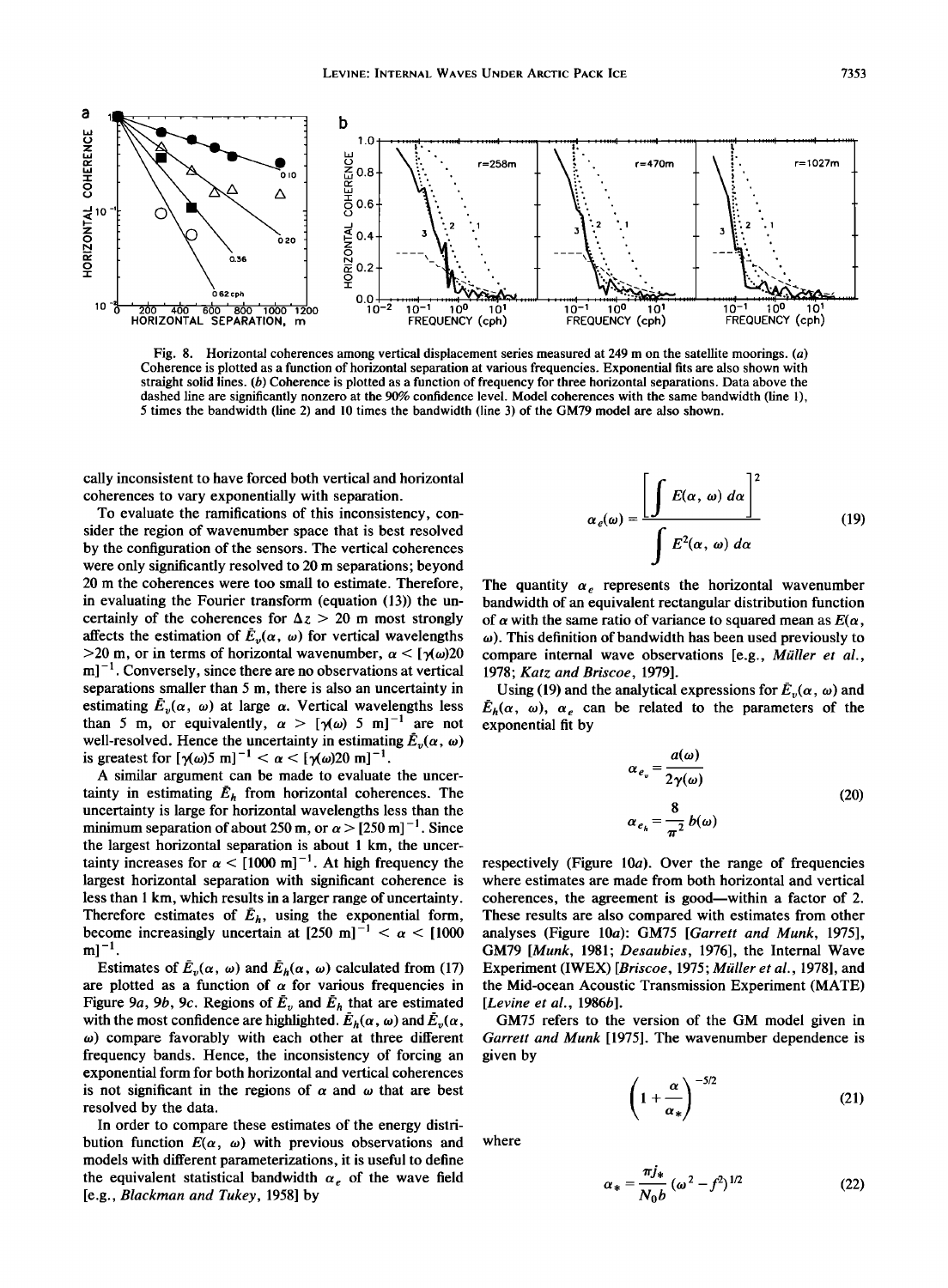

**Fig. 9. Normalized spectral density estimated from horizontal**  coherences  $\bar{E}_h$  (bold solid) and vertical coherences  $\bar{E}_v$  (thin solid) is plotted as a function of horizontal wavenumber,  $\alpha$ , at frequencies  $(a)$ **0.10 cph, (b) 0.20 cph, and (c) 0.62 cph. The region between the arrows is estimated with the most confidence. The normalized spectral density of the Garrett-Munk model (GM79) with 10 times**  the wavenumber bandwidth (dashed line) is compared with (d)  $\bar{E}_h$ (bold solid) and (e)  $\bar{E}_v$  (thin solid). Curves are plotted as a function **of a for frequencies (d) 0.10, 0.20, 0.62 cph, and (e) 0.10, 0.20, 0.62,**  2.3 and 4.9 cph.  $\bar{E}_v$  and  $\bar{E}_h$  are shown only over the range of  $\alpha$  that **can be estimated with the most confidence.** 

**is the horizontal wavenumber scale with the vertical mode**  scale  $j_* = 6$  providing the best fit to the data. This leads to

$$
\alpha_{e_{\text{GMT5}}} = \frac{16}{9} \alpha_* \tag{23}
$$

For comparison in Figure 10a, the Arctic values of N and f are used; values of  $N_0b$  and  $j_*$  are the same as used in GM75.

**An updated parameterization of the GM model, using discrete vertical modes, named GM79, was presented by Munk [1981]. The modifications were made to reflect recent observations, still mostly from mid-latitude. Desaubies [1976] proposed the same wavenumber dependence as GM79** 

$$
\left[1+\left(\frac{\alpha}{\alpha_*}\right)^2\right]^{-1} \tag{24}
$$

**but still represented the vertical wavenumber as an equivalent continuous variable, thereby replacing the summation**  by a simpler integration. Evaluating  $\alpha_e$  then yields

$$
\alpha_{e_{\text{GMP9}}} = \pi \alpha_* \tag{25}
$$

where  $j_* = 3$  was chosen for best fit. In Figure 10*a* the local

**Arctic values of N and f are used with the GM79 parameters**   $N_0 b$  and  $j_*$ .

**become but was obtained using the same wavenumber dependence as GM79 but with**  $j_* = 6$ **, indicating twice the Observations in the NE Pacific during MATE indicated a good fit was obtained using the same wavenumber depenhorizontal wavenumber bandwidth given by GM79.** 

**The data from the Sargasso Sea during IWEX was modeled with a more complicated wavenumber dependence** 

$$
\left\{1+\left(\frac{\alpha-\alpha_p}{\alpha_*}\right)^s\right\}^{-t/s}\alpha>\alpha_p\tag{26}
$$

where  $\alpha_p$  is a low wavenumber cutoff. The parameters  $\alpha_p$ , t, and *s* were fit at each frequency; Müller et al. [1978] estimate **the bandwidth to be** 

$$
\alpha_{e_{\text{IWEX}}} = \frac{j_e \pi}{\left(N_0 b\right)_{\text{IWEX}}} \left(\omega^2 - f^2\right)^{1/2} \tag{27}
$$

**where** 

$$
j_e = j_{\infty} + \frac{1}{2} (j_0 + j_{\infty}) \left[ 1 - \tanh \frac{\log \omega/f - \log \omega_m/f}{\frac{1}{4} \log \omega_{\infty}/\omega_0} \right]
$$
 (28)

with  $j_{\infty} = 10$ ,  $j_0 = 20$ ,  $\omega_m = 0.1/3$  cph,  $\omega_{\infty} = 1.133$  cph,  $\omega_0 = 0.44$  cph and  $(N_0b)_{i \text{WEX}} = 875 \text{ m h}^{-1}$ . Unlike the GM model the mode scale  $j_e$  is a function of frequency with fewer **modes at high frequency. It is more difficult to scale this energy distribution to the Arctic values of N and f since the**  dependence of the parameters  $j_0$ ,  $j_\infty$ ,  $\omega_m$ ,  $\omega_\infty$ , and  $\omega_0$  on N **and f is not known. Therefore, the same values of these**  parameters given by *Müller et al.* [1978] are used in Figure 10a; the Arctic values of N and f are used to calculate  $\alpha_{e_{\text{IWEX}}}$ .

**Clearly, the horizontal wavenumber bandwidth measured during AIWEX is significantly greater than any estimates from lower latitudes. The AIWEX bandwidth is about a factor of 10 greater than the GM79 or GM75 models. The same information can also be expressed in terms of equivalent vertical bandwidth using the WKBJ approximation (Figure 10b).** 

**The increased bandwidth indicates that there is a wider distribution of wavelengths present at each frequency; this creates a more confused sea of waves and leads to lower coherences. The differences between the AIWEX results and the GM models is dramatically demonstrated by plotting the GM model coherences with the AIWEX observations. Using the parameter values of GM79, it is clear that the GM model would predict much greater vertical and horizontal coherences than were observed (Figures 7b and 8b). However, if the bandwidth is increased by a factor of 10 (equiv**alent in GM79 to increasing  $j_*/N_0b$  by a factor of 10), the GM **model agrees favorably with the AIWEX coherence struc**ture. A comparison of  $\bar{E}_v$  and  $\bar{E}_h$  estimated from AIWEX **with GM79 with the increased bandwidth is made in Figures 9d and 9e. The agreement is good over the most reliable**  range of the estimates of  $\bar{E}_v$  and  $\bar{E}_h$ .

**A detailed error analysis of the fitting procedure used to**  estimate  $\tilde{E}_v$  and  $\tilde{E}_h$  was not practical. It is clear by compar**ing the model coherences from GM79 that there are large and significant departures in the AIWEX data (Figures 6 and 7). An interesting question is how much of the wave field is consistent with internal wave kinematics? The answer, un-**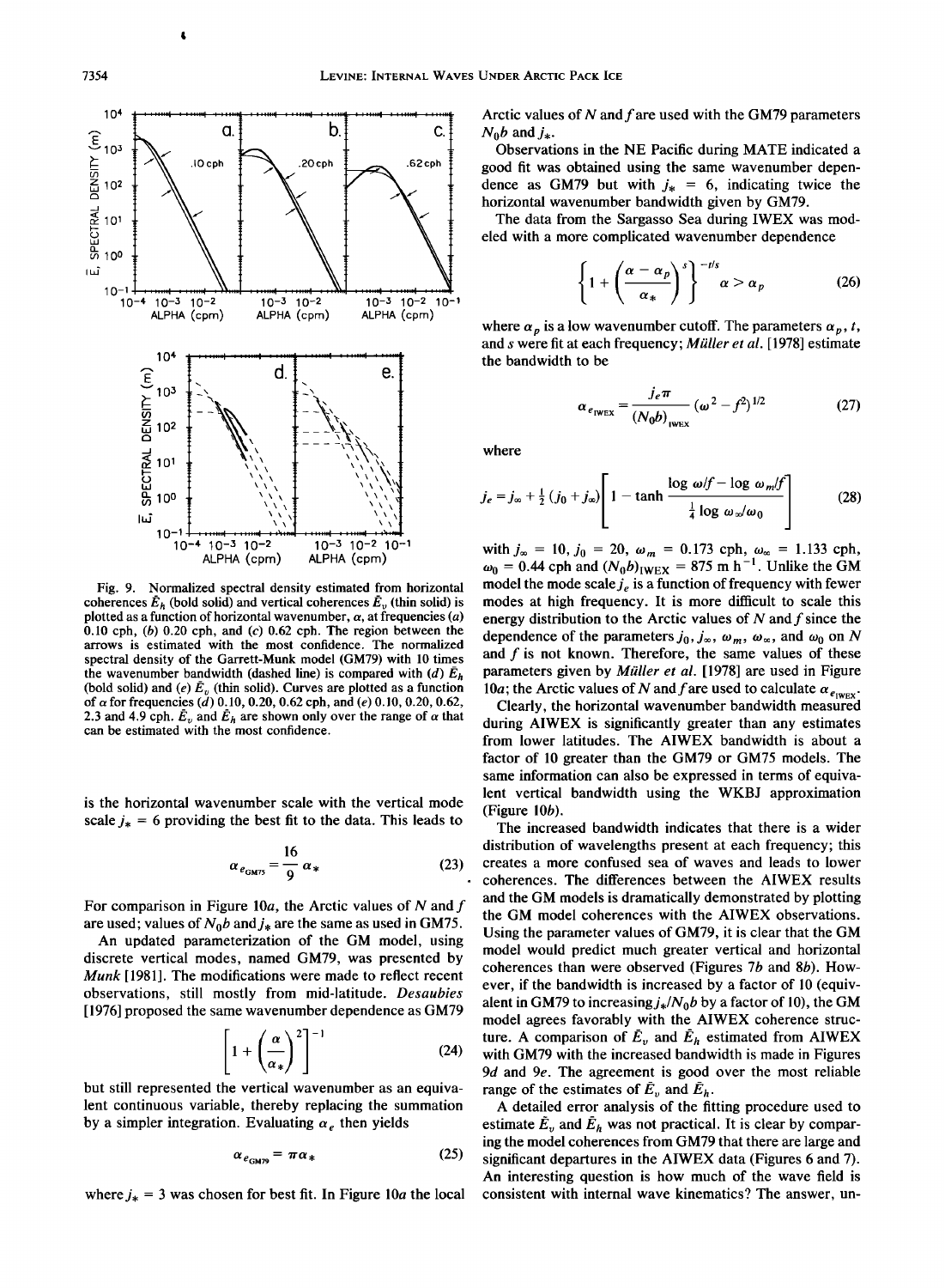**fortunately, is not easily obtained. The data are sufficiently sparse that all the observations can be explained as internal waves. More data, such as horizontal velocity, would constrain the interpretation and perhaps lead to an estimate of the non-internal wave signal.** 

**One well-known feature of the GM parameterization is**  that the energy distribution function  $E(\beta, \omega)$  is separable, that is, it can be written as a product  $E(\beta, \omega) = g(\beta)h(\omega)$ . It **then follows that the vertical coherence is a function of vertical separation only independent of frequency. Also, the vertical wavenumber bandwidth is independent of frequency. Therefore the observations (Figures 7 and 10)**  indicate that  $E(\beta, \omega)$  is not completely separable, especially **at frequencies near N. It is not unexpected that the model is**  not valid near N as the hydrostatic approximation  $(N^2 \omega^2$ <sup>1/2</sup> ~ N has been used in the derivation. However, if one **relaxes this assumption, as was done by Desaubies [1976], then the GM model exhibits some frequency dependence in vertical coherence and vertical wavenumber bandwidth. The model results displayed in Figure 10, with a relaxed hydrostatic assumption, mimic the frequency dependence of the observation near N. The decrease in vertical wavenumber bandwidth at high frequency appears to be a universal feature [e.g., Pinkel, 1975; Kiise and Siedler, 1980; Levine et al., 1983b].** 

**A further test of the efficacy of the fundamental relation**ship between the energy distribution  $E(\alpha, \omega)$  and the coherence  $C(r, \Delta z, \omega)$  is provided by examining slant coherences. **Slant coherence is defined to be the coherence between two locations separated both vertically and horizontally. Exam**ples of observed slant coherences with  $\Delta z = 8$  m and  $r = 595$ **m** and with  $\Delta z = 4$  m and  $r = 150$  m are shown in Figure 11. **The GM79 prediction with increased bandwidth agrees remarkably well with the observations. Even though the vertical separation is relatively small, it is clearly different from a pure horizontal coherence with no vertical separation, especially at low frequency.** 

**An independent estimate of wavenumber bandwidth was made during AIWEX by M.D. Morehead and E. A. D'Asaro (Vertical and horizontal scales of internal waves at AIWEX, submitted to Journal of Geophysical Research, 1989). Using vertical wavenumber spectra of horizontal kinetic energy from Expendable Current Profilers (XCP), they estimate the bandwidth to be between 3 and 10 times greater than the GM7\$ model. These estimates are consistent with the analysis of the moored observations presented here.** 

**The goal of this analysis was to determine the frequencywavenumber composition of the internal wave field based on measurements of vertical and horizontal coherences and the theoretical assumptions stated in section 3. Given the limited number of horizontal and vertical separations, the determination of**  $\bar{E}(\alpha, \omega)$  **is correspondingly coarse. If more data** were available, then a more precise determination of  $\overline{E}$ **would be possible. Few direct estimates of the joint frequency-wavenumber distribution of the wave field have been made, most notably by Pinkel [1983, 1984, 1985]. As might be anticipated, the higher the resolution of the data, the more complicated the result. Pinkel [1984] suggests that classifying the frequency-wavenumber distribution by an equivalent wavenumber bandwidth may be misleading. Clearly, significantly diverse wavenumber distributions can have the same equivalent bandwidth. In this analysis the imposed exponential form of the coherence structure at all frequencies has** 



**Fig. 10. Equivalent bandwidth of (a) horizontal wavenumber and (b) vertical wavenumber as estimated from vertical coherence data (circles) and horizontal coherence data (squares). Comparison is made with bandwidths from other models and experiments: IWEX [Ml•ller et al., 1978]; GM75 [Garrett and Munk, 1975]; GM79 [Munk, 1981]; MATE [Levine et al., 1986b].** 

forced  $\bar{E}(\alpha, \omega)$  to have nearly the same functional dependence on  $\alpha$ . However, the  $\omega$  dependence of  $\vec{E}$  is determined **from the frequency dependence of the data to the exponen**tial fit, namely  $a(\omega)$  and  $b(\omega)$ . Although calculating  $\tilde{E}$  by **directly transforming the data (equations (13) and (15)) is not possible, the cruder estimates made using the exponential fits indicate that the bandwidth is markedly wider at AIWEX compared to lower latitudes.** 

**For future comparisons it is useful to express explicitly the**  energy distribution  $E(\alpha, \omega)$  or  $E(\beta, \omega)$ . To accomplish this, **the frequency spectrum in Figure 4 is described by the function** 

$$
\frac{S(0, z, z, \omega)}{\nu^2(z)} = A \frac{(\omega^2 - f^2)^{1/2}}{\omega^{2.2}}
$$
(29)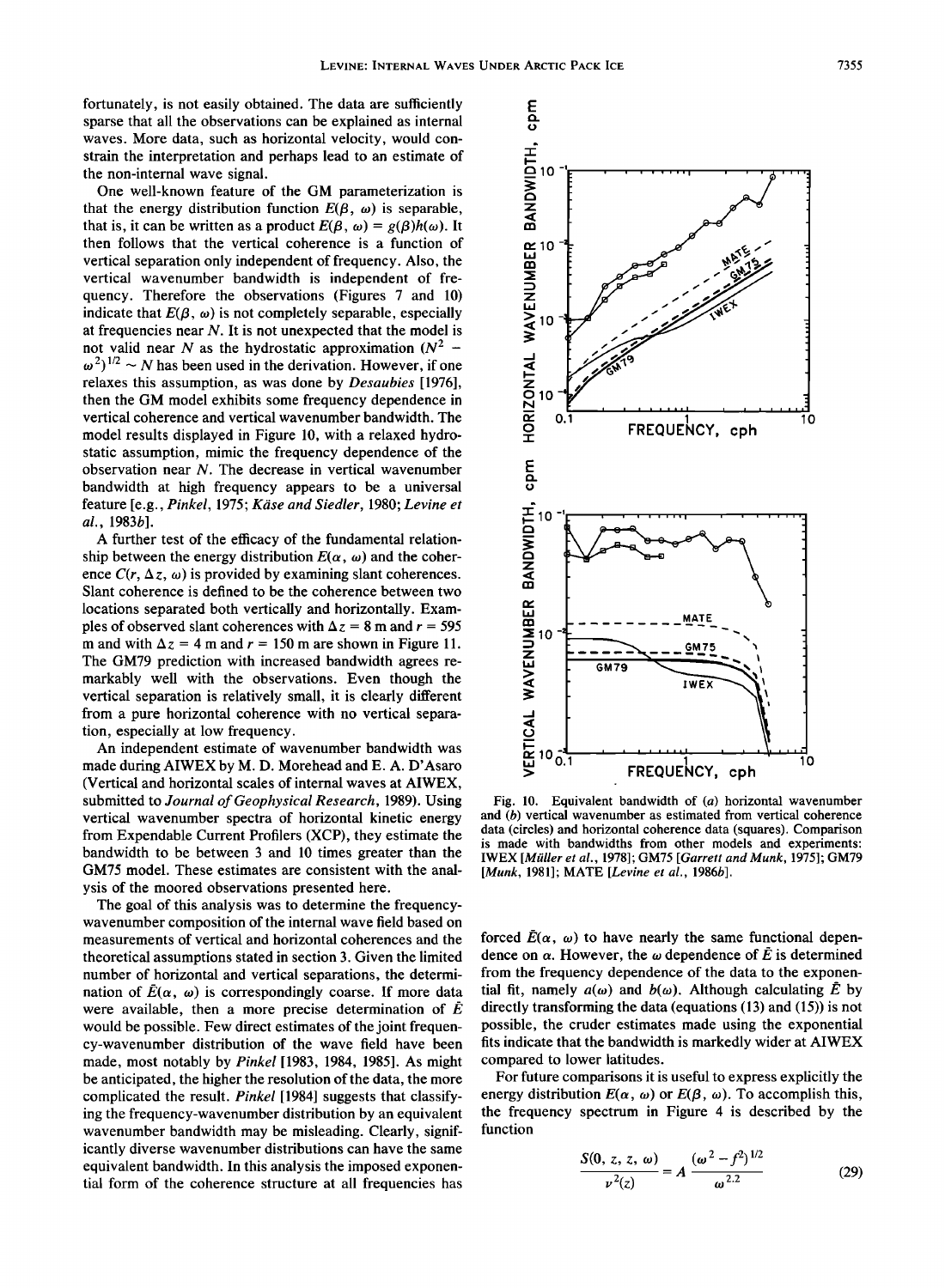

**Fig. 11. Slant coherences of vertical displacement as a function of frequency. (a) Coherence is plotted between series at 257 m on the central mooring and at 249 m on the outer satellite moorings at a horizontal separation of 595 m. (b) Coherence is plotted between series at 257 m on the central mooring and at 253 m on the inner satellite mooring I3. Data above the dashed line are significantly nonzero at the 90% confidence level. Model coherences with the same bandwidth (line 1), 5 times the bandwidth (line 2) and 10 times the bandwidth (line 3) of the GM79 model are also shown.** 

where  $A = 3.3 \times 10^{-2}$  m<sup>2</sup> s<sup>-.2</sup> and the buoyancy frequency at 257 m is taken as the reference, i.e.,  $N(257 \text{ m}) = \overline{N} = 10^{-7}$  $s^{-1}$  (5.7 cph). At  $\omega \gg f$  the spectral slope approaches -1.2. An "inertial cusp", i.e.,  $(\omega^2 - f^2)^{1/2}$ , is included primarily to **facilitate comparison with the GM formulation even though**  its existence is not confirmed by the data itself.

**The energy distribution of vertical displacement then becomes (equations (13), (15))** 

$$
E(\alpha, \omega) = \bar{E}(\alpha, \omega) A \frac{(\omega^2 - f^2)^{1/2}}{\omega^{2.2}}
$$
 (30*a*)

**or** 

$$
E(\beta, \omega) = \bar{E}(\beta, \omega) A \frac{(\omega^2 - f^2)^{1/2}}{\omega^{2.2}}
$$
 (30*b*)

where either  $\bar{E}_h$  or  $\bar{E}_v$  can be used for  $\bar{E}$  (equation (17)).

#### **5. SUMMARY AND CONCLUSIONS**

**The spectral composition of the internal wave field under the Arctic peak ice during AIWEX was found to be strikingly different from observations at lower latitudes. Time series of vertical displacement were inferred from horizontal and vertical arrays of temperature and conductivity sensors. Estimates of the average frequency autospectra of vertical displacement revealed that (1) the frequency spectrum has a**  spectral slope near  $-1.2$  (Figure 4); whiter than at lower **latitudes, (2) the total displacement is a factor of 0.02 lower than the GM model, yet still scales with depth as the WKBJ approximation predicts (Figure 6), and (3) there are no peaks**  at the  $M_2$  tidal frequency and its harmonics.

**An analysis of the coherences between the vertically and horizontally separated sensors showed that (1) the wave field is horizontally isotropic, based on estimates from three orientations in the horizontal, (2) the coherence structure is consistent with the assumptions of a random, linear internal wave field, and (3) the observed low coherence implies that the wavenumber bandwidth is about a factor of 10 higher than at lower latitude (Figures 7, 8, 9, and 10).** 

**Why is the nature of the internal wave field measured** 

 $\begin{array}{c}\n \begin{array}{c}\n 3 \\
 \hline\n 4\n \end{array} \\
 \begin{array}{c}\n \end{array} \\
 \begin{array}{c}\n \end{array} \\
 \begin{array}{c}\n \end{array} \\
 \begin{array}{c}\n \end{array} \\
 \begin{array}{c}\n \end{array} \\
 \begin{array}{c}\n \end{array} \\
 \begin{array}{c}\n \end{array} \\
 \begin{array}{c}\n \end{array} \\
 \begin{array}{c}\n \end{array} \\
 \begin{array}{c}\n \end{array} \\
 \begin{array}{c}\n \end{array} \\
 \begin{array}{c}\n \end{array} \\
 \begin{array}{c}\n \end{array} \\
 \begin{array}{c$ **during AIWEX so different from lower latitude observations? There are many possibilities that may be responsible for reduced internal wave variance, as suggested by Levine et al. [1987], including (1) the presence of the ice cover increasing dissipation over that of an ice-free ocean [Morison et al., 1985], (2) the reduced amount of stress that is transferred to the water because the winds are weaker [Paulson, 1980], and some momentum is transmitted to the coast, (3) the small barotropic tide [Kowalik and Untersteiner, 1978] which leads to weak internal tides, and (4) the weak, large-scale circulation of the Arctic Ocean compared to most oceans [Coachman and Aagaard, 1974].** 

**Whatever the reason, it appears that the forcing at AI-WEX is reduced from the forcing at lower latitude. Perhaps the wave field is undersaturated and has a spectral shape (slope near -1) that is characteristic of the forcing mechanism. One might speculate that if forcing is increased, the wave field would approach the GM level and spectral slope (saturation).** 

**These results invite examination by theoreticians studying nonlinear interactions. The observations at AIWEX describe an internal wave field that differs significantly from the canonical GM, mid-latitude model. The implications of the existence of this unique wave field on the theoretical understanding of internal waves are of interest.** 

**This study focused on the average statistical quantities. Averages are useful when comparing with other similar analyses of internal waves. The surprising results put forth by GM was that the internal wave field is remarkably constant in time and space; the internal wave field in any ocean at any time seemed to nearly follow the features of the GM formulation. To obtain clues toward understanding the mechanisms that generate internal waves, it is perhaps more enlightening to examine the time dependence of the frequency-wavenumber composition. Indeed, the wave field did vary significantly in time during AIWEX. The amplitude of the waves appears to be correlated with the moving ice, suggesting generation from under-ice topography. Such a study is being actively pursued.** 

**Acknowledgments. I thank James Morison for providing enthusiasm and guidance during the planning of AIWEX and for being an "Arctic hero" role-model throughout the experiment. Special thanks are extended to Clayton Paulson, Jay Simpkins, Steve Gard, and Rick Baumann without whose expertise and muscle this project would not have succeeded. The excellent administration of the logistical support by Andy Heiberg, Allen Hielscher, and Imants Virsnieks made the AIWEX camp a comfortable place to be, even though "it's no picnic out there." The endless toil of Matt Valley in running the mess hall and providing a philosophical perspective is appreciated. Support for this project by the Office of Naval Research through contracts N00014-84-C-0218 and N00014-87-K-0009 is gratefully acknowledged.** 

#### **REFERENCES**

- **Blackman, R. B., and J. W. Tukey, The Measurement of Power Spectra from the Point of View of Communication Engineering, Dover, New York, 1958.**
- **Bracewell, R. N., The Fourier Transform and Its Application, 444 pp., McGraw-Hill, New York, 1978.**
- **Briscoe, M. G., Preliminary results from the tri-moored Internal Wave Experiment (IWEX), J. Geophys. Res., 80, 3872-3884, 1975.**
- **Coachman, L. K., and K. Aagaard, Physical oceanography of Arctic and subarctic seas, in Marine Geology and Oceanography**